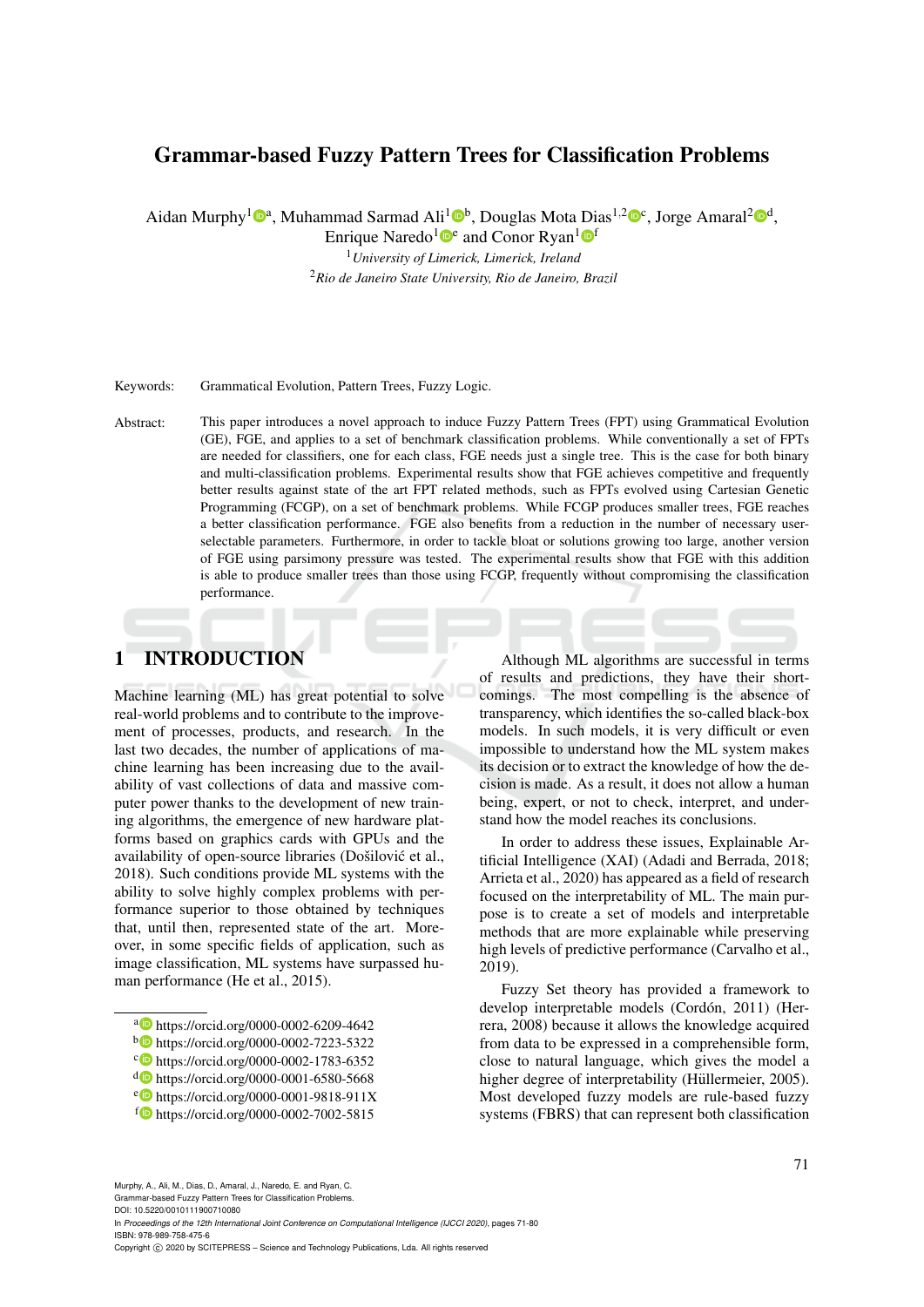and regression functions and for which there are many strategies developed for the synthesis of these models (Cordón, 2011). Obtaining fuzzy models based on easily interpretable rules may not be an easy task, because depending on the application, many rules may be necessary with many antecedents that make it difficult to understand the model.

On the other hand, a system with relatively few rules can be easily interpreted, but have its predictive accuracy compromised. In this work, a novel approach to automatically induce models applied on classification problems is introduced. It uses a method based on the theory of fuzzy sets, Fuzzy Pattern Trees (FPT), which is not based on rules, but on a hierarchical method. This work replaces the FPT learning method with Grammatical Evolution (GE).

GE is flexible enough to derive feasible models such as FPTs, and it can efficiently address different problems by changing the grammar and the evaluation function. As a result, it is possible to obtain models that can solve a classification problem and to get explainable solutions at the same time. Moreover, the combination of GE and Fuzzy Logic gives a valuable opportunity to address the new research lines in XAI. Experimental results show that GE can evolve fuzzy pattern trees to solve benchmark classification problems with competitive results against state of the art methods with better results in three of them.

The remainder of this paper is organized as follows: Section 2 reviews the main background concepts, including FPTs, Genetic Programming (GP), Cartesian GP (CGP) and GE. Section 3 explains the proposal and contributions of this work in more detail. Next, Section 4 presents the experimental setup, outlining all of the considered variants and performance measures. Section 5 presents and discusses the main experimental results of the described research. Finally, Section 6 presents the conclusions and future work derived from this research.

### 2 BACKGROUND

#### 2.1 Fuzzy Pattern Trees

FPTs have independently been introduced by Huang et al. (Huang et al., 2008), and Yi et al. (Yi et al., 2009) who called this type of model Fuzzy Operator Trees. The FPT model class is related to several other model classes including fuzzy rule-based systems (FRBS), and fuzzy decision trees (FDT).

A FPT is a hierarchical, tree-like structure, whose inner nodes are marked with generalized (fuzzy) logical and arithmetic operators, and whose leaf nodes are

associated with fuzzy predicates on input variables. It propagates information from the bottom to the top: A node takes the values of its descendants as input, aggregates them using the respective operator, and submits the result to its predecessor. Thus, an FPT implements a recursive mapping producing outputs in the [0,1] interval.

The following operators are used, where *a* and *b* are the inputs to the operator:

$$
WTA = IF\{\}().ElSE() \qquad (1)
$$

$$
MAX = max(a, b) \qquad (2)
$$

$$
MIN = min(a, b) \qquad (3)
$$

$$
WA(k) = ka + (1 - k)b \qquad (4)
$$

- $OWA(k) = k \cdot max(a,b) + (1-k)min(a,b)$  (5)
	- $CONCENT RATE =  $a^2$$ (6)
		- $DILATE = a^{\frac{1}{2}}$  $(7)$
	- $COMPLEMENT = 1-a$  (8)

where *W TA*, *WA* & *OWA* denote Winner takes all, Weighted Average and Ordered Weighted Average, respectivly.

Figure 1 shows an example of an FPT, which was trained from a (wine) quality dataset. It represents the fuzzy concept – a fuzzy criterion for – wine with a high quality.



Figure 1: Tree representing the interpretable class "Good Quality Wine", showing each variable with different color.

The node labels of the tree illustrate their interpretation and not yet their implementation. In order to interpret the whole tree and grasp the fuzzy pattern it depicts, we start at the root node. It represents the final aggregation (a simple average in this case) and outputs the overall evaluation of the tree for a given instance (a wine). Then, we proceed to its children and so forth. The interpretation could be like this:

*A high quality wine fulfills two criteria. We call these two criteria – the left and right subtrees of the root node – criterion I and criterion II. Criterion I is fulfilled if the alcohol concentration of the wine is high or its density is high. Criterion II is fulfilled, if the wine has a high concentration of sulfates or a*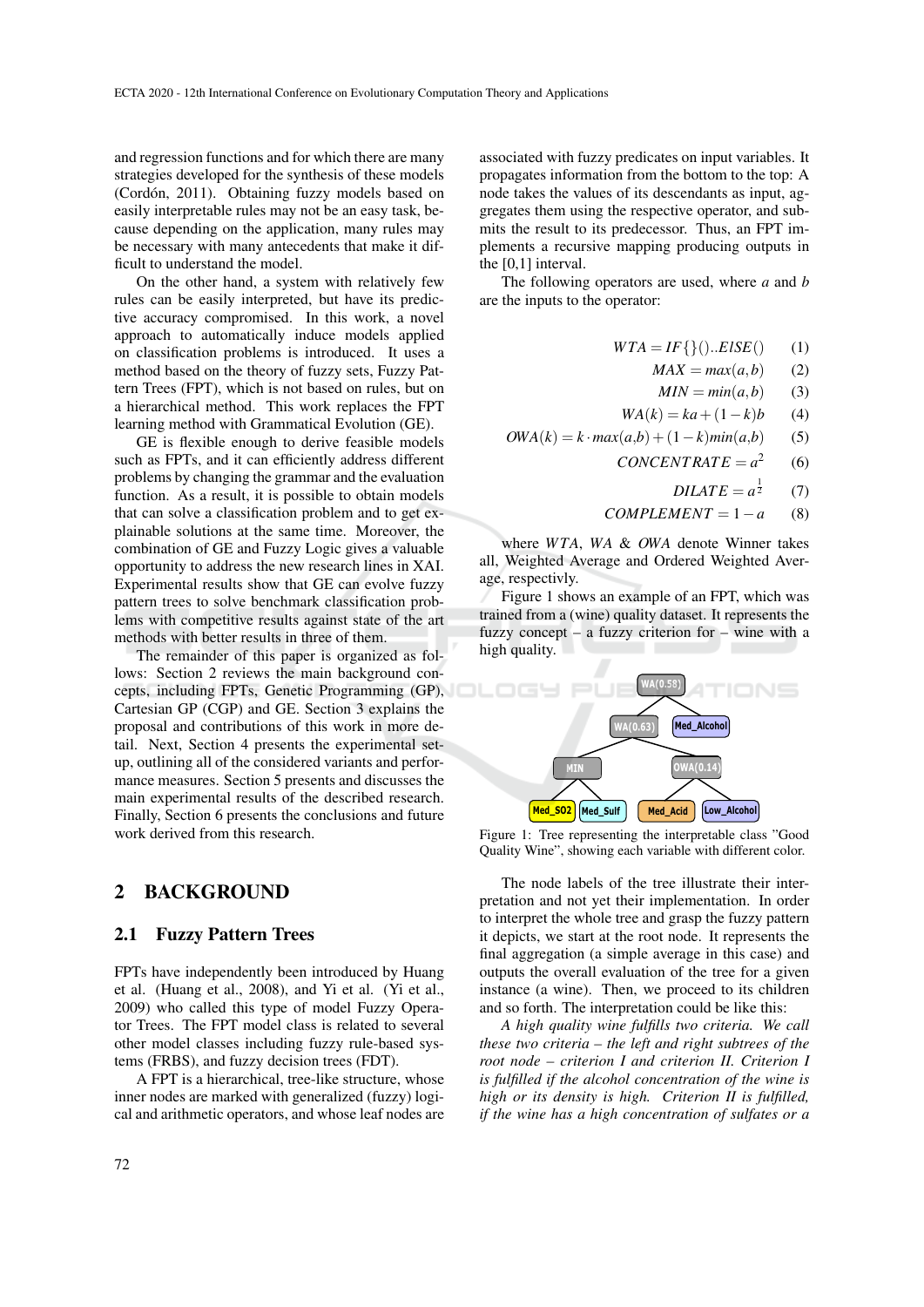*third criterion (III) is met. This is the case, if both alcohol concentration and the wines acidity is low.*

The FPTs were created focusing on the representation of knowledge through a tree-shaped expression rather than representing it in the form of rules. The first FPT induction method was created by Huang, Gedeon and Nikravesh (Huang et al., 2008), and refined in (Senge and Hüllermeier, 2011).

Hierarchical representation minimizes existing problems in rule-based systems, such as exponential increase in the number of rules with increasing entries and loss of interpretability when a large number of rules are required to achieve accuracy requirements. The tree is represented as a graph, favoring the human ability to recognize visual patterns, allowing the discovery of connections between the input variables and a class. These connections can be complicated to make when using models with a fixed set of rules.

To obtain a classifier one tree is created for each class, the classifier decision occurs in favor of the tree (class) that has the highest output value. Also, since each tree is considered a "logical description" of the class, it allows a more specific interpretation of the learning problem (Senge and Hüllermeier, 2011).

The FPT provides an alternative for the construction of accurate and interpretable fuzzy models.

### 2.2 Cartesian GP

GP concerns the automatic generation of programs inspired on the evolution theory. John Koza pioneered a tree-based GP form to represent computer programs using at that time LISP, an artificial intelligence computer language (Koza, 1992). CGP (Miller, 1999) is a flavor of GP with approximately 20 years of interesting and varied research works addressing a wide range of problem domains.

CGP uses graphs to represent solutions, and its key feature is the ability to encoding computational structures as directed graphs using redundant genes. This redundancy serves CGP to get a very adaptable representation by allowing the outputs nodes to either connect or disconnect to nodes from previous nodes in the directed graph.

The synthesis of FPTs by CGP was proposed in (dos Santos and do Amaral, 2015). The authors replaced the learning strategy proposed in (Senge and Hüllermeier, 2011) called Beam Search by CGP. The former learning strategy has a "greedy" characteristic which prevents a better exploration of the search space, increasing the possibility of the algorithm of being trapped in a sub-optimal solution. Also it suffered from the "curse of dimensionality". If the number of input features and the width of the beam are

large, the algorithm will take a long time to evaluate all the possibilities; as a result, there will be an explosion in the number of possible combinations. The results reported in (dos Santos and do Amaral, 2015) indicated that FPTs synthesized by CGP are competitive with other classifier algorithms, and they are smaller than those obtained in (Senge and Hüllermeier, 2011).

Another example of the synthesis of FPTs by CGP can be found in (dos Santos et al., 2018). In that paper, the authors implement the improvements in CGP suggested by (Goldman and Punch, 2014) and implemented an NSGA-II strategy to deal with two conflicting objectives: the accuracy and the size of the tree.

Authors in (Wilson and Banzhaf, 2008) investigated the fundamental difference between traditional forms of Linear GP (LGP) and CGP, and their restrictions in connectivity.

The difference between graph-based LGP and CGP is the means with which they restrict the feedforward connectivity of their directed acyclic graphs. In particular, CGP restricts connectivity based on the levels-back parameter while LGP's connectivity is implicit and is under evolutionary control as a component of the genotype.

Experimental results show that CGP does not exhibit program bloat (Turner and Miller, 2014). However, using CGP to evolve programs in an arbitrary language can be tricky.

ATIONS

#### 2.3 Grammatical Evolution

GE is a variant of GP, which differs in that the space of legal programs it can explore is described by a Backus-Naur Form (BNF) grammar (Ryan et al., 1998; O'Neill and Ryan, 2001) or Attribute Grammar (AG) (Patten and Ryan, 2015; Karim and Ryan, 2014; Karim and Ryan, 2011b; Karim and Ryan, 2011a), and it can evolve computer programs or arbitrary structures that can be defined in this way.



Figure 2: The GE system uses a search engine (typically a GA) to generate solutions for a given problem, by recombining the genetic material (genotype) and mapped onto programs (phenotype) according to a language specification (interpreter/compiler).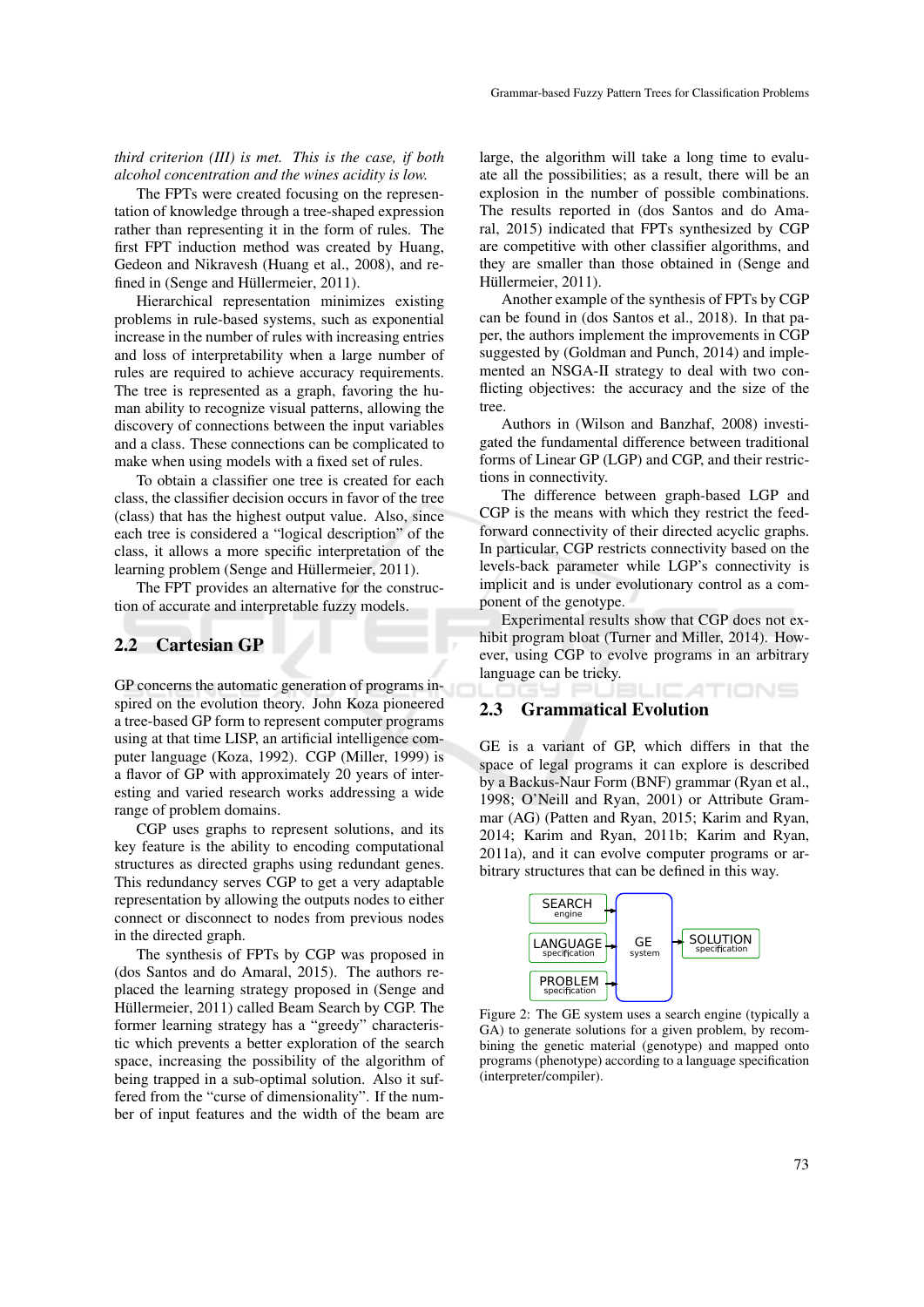The modular design behind GE, as shown in Figure 2, means that any search engine can be used, although typically a variable-length Genetic Algorithm (GA) is employed to evolve a population of binary strings. After mapping each individual onto a program using GE, any program/algorithm can be used to evaluate those individuals.



Figure 3: Example of a GE genotype-phenotype mapping process for the Iris dataset, where the binary genotype is grouped into codons (e.g. 8 bits; red & blue), transcribed into an integer string, then used to select production rules from a predefined grammar (BNF-Grammar), and finally translated into a sequence of rules to build a classifier (phenotype).

The linear representation of the genome allows the application of genetic operators such as crossover and mutation in the manner of a typical GA, unlike tree-based GP. Starting with the start symbol of the grammar, each individual's chromosome contains in its codons (typically groups of 8 bits) the information necessary to select and apply the grammar production rules, in this way constructing the final program. The mapping process is illustrated with an example in Figure 3.

Production rules for each non-terminal are indexed starting from 0 and, when selecting a production rule (starting with the left-most non-terminal of the developing program) the next codon value in the genome is read and interpreted using the formula:  $p = c \, %$  *r*, where *c* represents the current codon value, % represents the modulus operator, and *r* is the number of production rules for the left-most non-terminal.

If, while reading codons, the algorithm reaches the end of the genome, a wrapping operator is invoked and the process continues reading from the beginning of the genome. The process stops when all of the nonterminal symbols have been replaced, resulting in a valid program. If it fails to replace all of the nonterminal symbols after a maximum number of iterations, it is considered invalid and penalized with the lowest possible fitness.

## 3 FUZZY GE

This section introduces Fuzzy GE, an evolutionary approach to generate classifiers with linguistic labels. The aim is to create meaningful models applied to multi-classification problems.

The schematic of a fuzzy system is shown in Figure 4. The acquisition of a fuzzy rule base and the associated fuzzy set parameters from a set of input/output data is important in the development of fuzzy expert systems (Zadeh, 1965) with or without the aid of human expertise. Several automated techniques have been proposed for the solution of this knowledge acquisition problem. An advantage of using GE in the context of evolving structures for fuzzy rule base is the flexibility it gives in defining different partitioning geometries based on a chosen grammar (Wilson and Kaur, 2006).



## 3.1 Fuzzy Classification

There are many approaches to using evolve GP to classifiers (Espejo et al., 2009) and GE has been shown to be well suited for such a task (Nyathi and Pillay, 2018). One of the most popular methods for evolving a GP binary classifier is Static Range Selection, described by Zhang and Smart, who later proposed Centred Dynamic Class Boundary Determination (CDCBD) for multi-class classification (Zhang and Smart, 2004).

In binary classification, an input  $\mathbf{x} \in \mathbb{R}^n$  has to be classified as belonging to one of the either two classes,  $\omega_1$  or  $\omega_2$ . In this method, the goal is to evolve a mapping  $g(\mathbf{x}) : \mathbb{R}^n \to \mathbb{R}$ . The classification rule  $\mathbb{R}$  states that pattern **x** is labelled as belonging to class  $\omega_1$  if  $g(x) > r$ , and belongs to  $\omega_2$  otherwise, where *r* is the decision boundary value.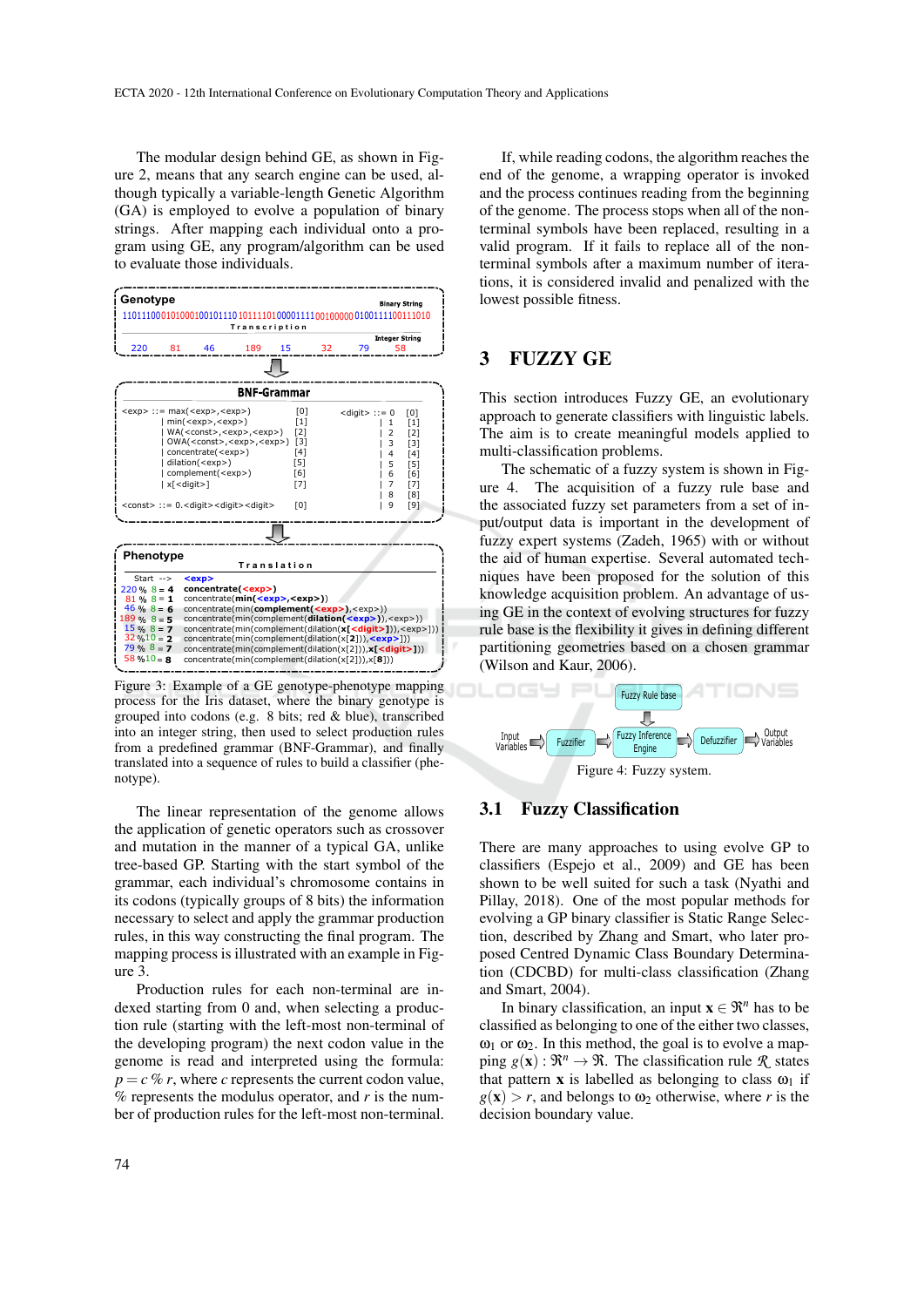

The fitness function is defined to maximize the total classification accuracy after  $R$  is applied, normally setting the decision boundary to  $r = 0$ . A data sample is passed to the tree which yields a score. If the score is below the boundary it is labelled a particular class, and likewise it is labelled the other class if it is above the boundary. The process for CDCBD is similar, with n-1 boundaries existing, which can dynamically change to class each individual.

Both approaches only evolve one tree (or mapping) regardless of the number of classes and attempt to classify the individual based on its output from that tree. There are drawbacks to this approach as much effort need to be expended into designing or hand crafting class boundaries or creating systems to optimise them for each individual (Fitzgerald and Ryan, 2012), which becomes increasingly more difficult as the number of classes increases.

A FPT classifier requires that one FPT be evolved per class in the problem. Evolving multiple trees simultaneously adds a great deal of complexity to the problem. In general, care must be taken and special operators, particularly when using crossover, must be created (Ain et al., 2018; Lee et al., 2015). However, due to the separation between the search space and program space in GE, it is not necessary to create any special operators in FGE.

The novel method involves evolving only one large solution. This solution comprises of FPTs, with each class having its own FPT, and a decision node at its root. Each FPT can therefore be thought of as a subtree of a larger classifier tree, as seen in Figure 6, with the root node assigning the label to each individual. More formally, *i* mappings  $f_i(\mathbf{x}) : \mathbb{R}^n \to [0,1],$ where *i* is the number of classes in the problem are evolved. The FPT, or subtree,  $(f_1(\mathbf{x})... f_i(\mathbf{x}))$  which confers the largest score to the individual is deemed the winner and the individual is labeled with the class that FPT represents.

For example, if  $f_1(x)$  yielded the largest score the individual would be assigned to class 1. This is highlighted further in Figure 7, where the second tree yields the better score, *Sc*, the hollow star. The individual is therefore assigned class *c*. This is in contrast to the methods described above which only produce 1

score per individual and assign it a label based on the scores position relative to a boundary(s).

FGE does not require the use of any protected operators when evolving multiple trees due to the unique separation between genotype and phenotype and only needs grammar augmentation to address different problem types.



Figure 6: Pictorial representation of a multi-classifier evolved by FGE, where  $FT<sub>c</sub>$  is the fuzzy tree for each available class, and at the root the winner take all (WTA).



Figure 7: Graphical depiction of the mapping process from the feature space to a 1-dimensional space  $[0,1]$  using a set of fuzzy trees  $FT_1$  to  $FT_c$ .

### 3.2 Fuzzy Representation

In order to give a better interpretability to the evolved models, fuzzy logic is used to build more meaningful trees. To this end it uses the following five linguistic terms for fuzzy labels: low, medium-low, medium, medium-high, and high (see Figure 5). An uniform distribution of the input variables was considered for these fuzzy terms to have partitioning of the space.

The Fuzzy operators used are described in Section 2.1. The values of the inputs of the operated nodes are *a* and *b*. In the case of the Weighted Average (WA) and Ordered Weighted Average (OWA) operators, *k* will be a value created randomly within the range [0,1]. Only one input will be provided in the case of the concentration, dilation, and complement. Winner Takes All (WTA) will be the root node of every fuzzy tree. This function receives the score from each FPT and labels the individual corresponding to the highest scoring tree.

The genotype represents all the operators and fuzzy terms and different trees can be obtained depending on the grammar used on GE.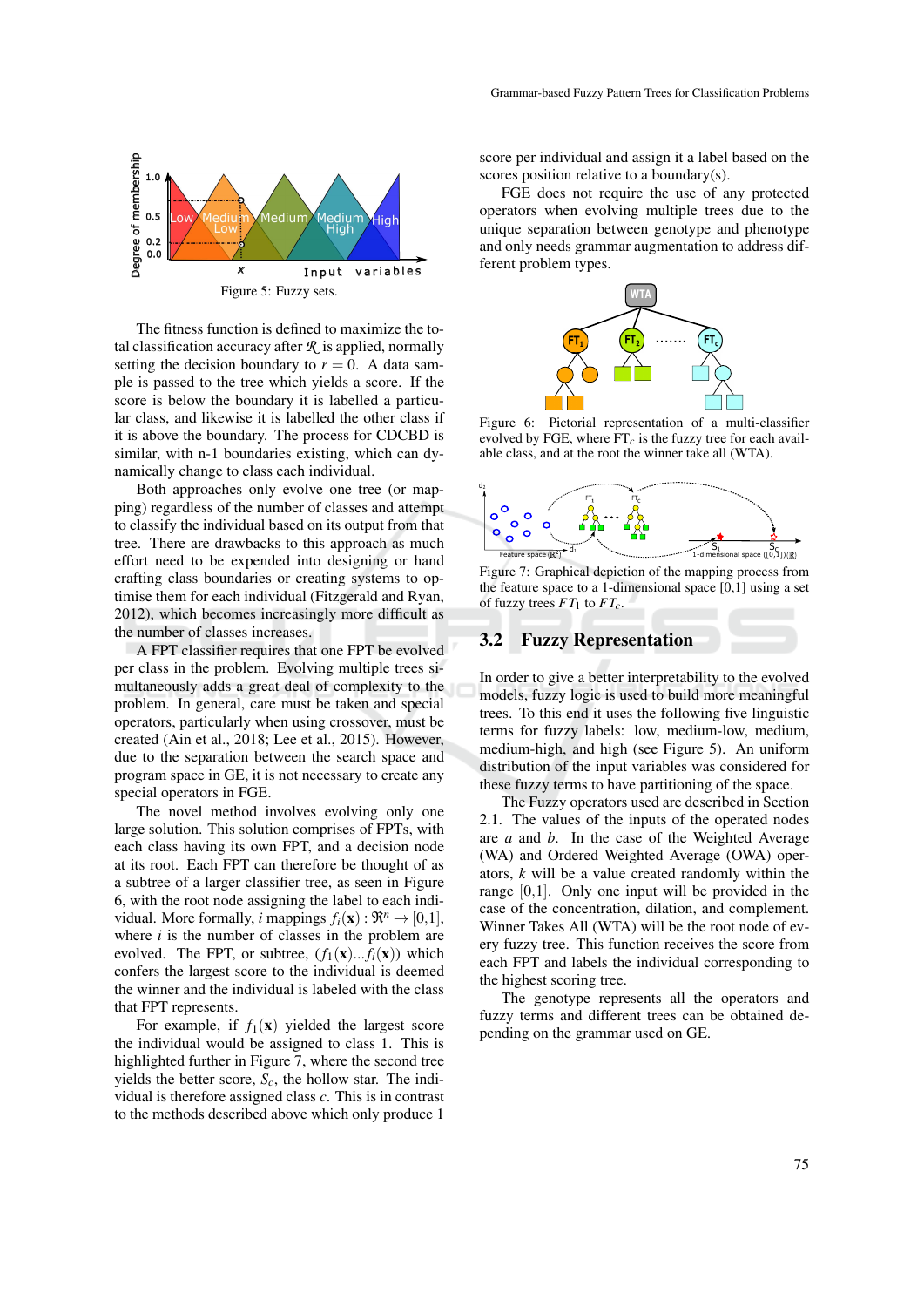#### 3.3 Lexicographic Parsimony Pressure

Accuracy, efficiency in training, and interpretability are often the dominant considerations when evolving a classifier. Maximising accuracy, or similarly minimising error, has traditionally been the main focus of research but interpretability has continued to grow in significance, with many papers and conferences now dedicated to the area (Adadi and Berrada, 2018). For a FPT to be interpretable or comprehensible, and therefore serve as a class descriptor, it is important the evolved solutions remain as small as possible and bloat is mitigated (Espejo et al., 2009). While GP's ability to find high-dimensional, non-linear solutions is lauded, it can result in a significant loss of interpretability. Indeed, one of CGPs main advantages over standard GP and GP variants is its inherent lack of bloat (Turner and Miller, 2014).

Parsimony pressure is not GP-specific and has been used whenever arbitrarily-sized representations tended to get out of control. Such usage to date can be divided into two broad categories: parametric and Pareto parsimony pressure.

Parametric parsimony pressure uses size has a direct numerical factor in fitness, while pareto parsimony pressure, uses size as a separate objective in a pareto-optimization procedure.

In this work two sets of experiments were run. The first uses standard GE and the second is identical to the first, but implements a slightly modified lexicographic parsimony pressure (Luke and Panait, 2002) to bias the selection to prefer smaller solution size. The size is defined as the maximum depth of any of the *n* FPTs GE evolves for a particular solution.

# 4 EXPERIMENTAL SETUP

This section presents the experimental setup used. The approach is compared with several state of the art classification algorithms and one other FPT related method, FPT evolved using CGP (FCGP) (dos Santos et al., 2018; dos Santos, 2014). The same benchmark classification problems are used as previous for a fair comparison between the two approaches. The full experimental setup for CGP and each of the other benchmark classification techniques which FGE is compared against can be found in (dos Santos et al., 2018). The results are seen in Table 3

#### 4.1 Datasets

The experiments are run on eight benchmark datasets, all of which can be found online in the UCI and CMU repositories (Dua and Graff, 2017; StatLib, 2020). They include six binary classification problems and two multi-class problems. The size of the eight datasets, in addition to the number of classes and variables for each, are shown in Table 1.

Table 1: Benchmark datasets for binary and multiclass classification problems, taken from the UCI repository† and and the CMU repository§ .

| <b>Datasets</b>          | Short       |                             |    | <b>Class Vars Instances</b> |
|--------------------------|-------------|-----------------------------|----|-----------------------------|
| <b>Binary</b>            |             |                             |    |                             |
| Lupus $\frac{8}{3}$      | Lupus       | 2                           | 3  | 87                          |
| $H$ aberman <sup>†</sup> | Haber       | 2                           | 3  | 306                         |
| Lawsuit <sup>§</sup>     | Law         | 2                           | 4  | 264                         |
| Transfusion <sup>†</sup> | Transf      | $\mathcal{D}_{\mathcal{L}}$ | 4  | 748                         |
| $Pima^{\dagger}$         | Pima        | $\mathfrak{D}$              | 8  | 768                         |
| Australian <sup>†</sup>  | Austr       | $\mathcal{D}_{\mathcal{L}}$ | 14 | 690                         |
| <i>Multiclass</i>        |             |                             |    |                             |
| $Iris^{\dagger}$         | <b>Iris</b> | 3                           |    | 150                         |
| Wine <sup>†</sup>        | Wine        | 3                           | 13 | 178                         |

## 4.2 GE Parameters

The experiments were run for 50 generations with a population size of 500. Sensible Initialisation and effective crossover were used (Ryan and Azad, 2003). 5-fold cross-validation was used. This was repeated 5 times for a total of 25 runs. TIONS

Table 2: List of the main parameters used to run GE.

| <b>Parameter</b>         | Value           |
|--------------------------|-----------------|
| Folds                    | 5               |
| Runs                     | 25 (5 per fold) |
| <b>Total Generations</b> | 50              |
| Population               | 500             |
| Replacement              | Tournament      |
| Crossover                | 0.9 (Effective) |
| Mutation                 | 0.01            |
| Initialisation           | Sensible        |

These values result in a higher computational cost than those of the CGP experiments (dos Santos, 2014). The full experimental setup can be seen in Table 2.

The grammar used for binary classification can be seen in Figure 8. The *W TA* node contains two  $\langle exp \rangle$  non-terminals which need to be expanded. When fully expanded, these will be the FPT for each class. For binary classification two FPTs are required. For multi-class classification the grammar simply needs to be augmented by adding more  $\langle exp \rangle$  symbols in the expression. Three classes re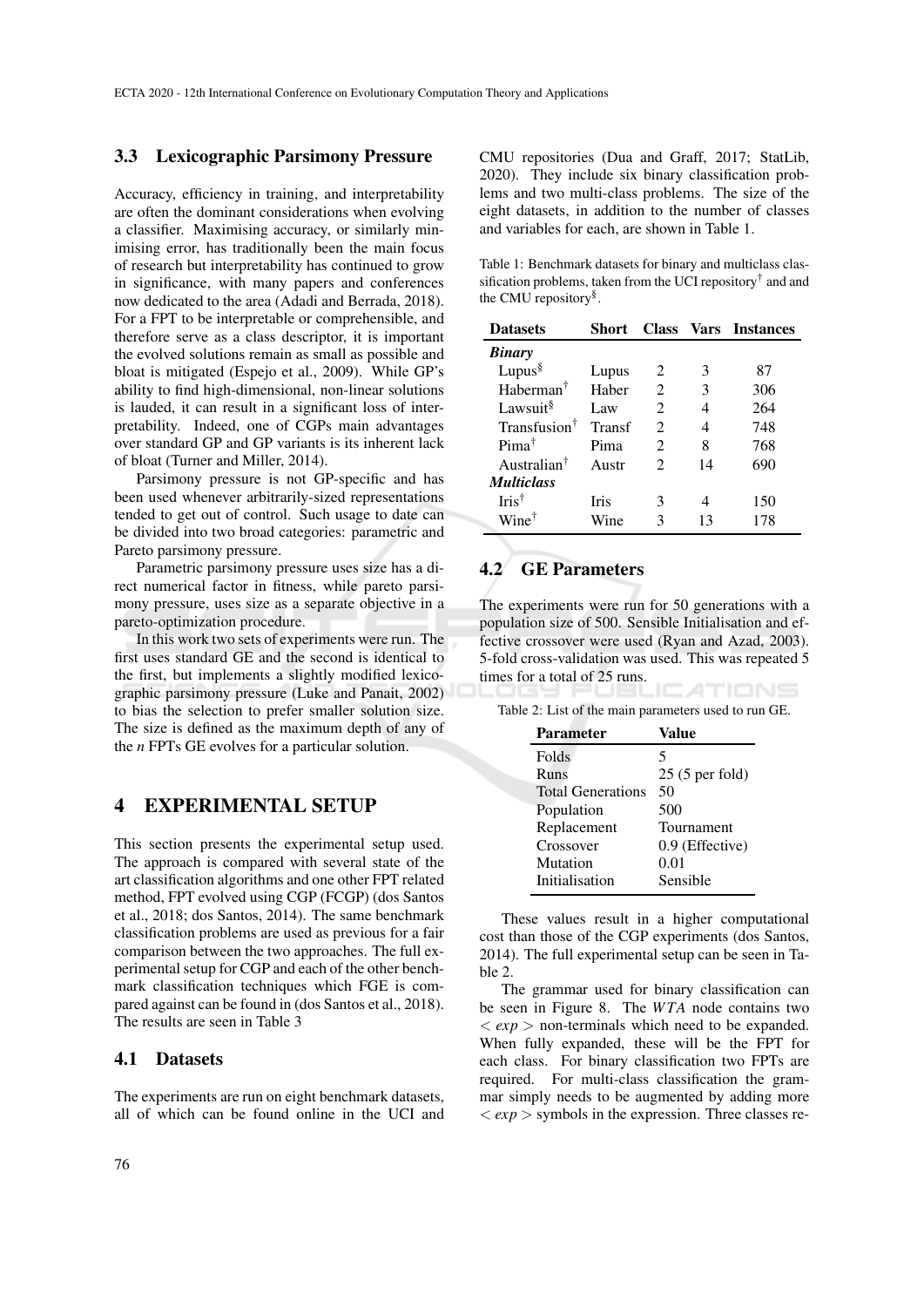quire three  $\langle exp \rangle$  symbols and so on. Constants were created using the standard GE approach of digit concatenation (Azad and Ryan, 2014).

$$
\langle start \rangle ::= WTA(\langle exp \rangle, \langle exp \rangle)
$$
\n
$$
\langle exp \rangle := max(\langle exp \rangle, \langle exp \rangle)
$$
\n
$$
min(\langle exp \rangle, \langle exp \rangle)
$$
\n
$$
WA(\langle const \rangle, \langle exp \rangle, \langle exp \rangle))
$$
\n
$$
OWA(\langle const \rangle, \langle exp \rangle, \langle exp \rangle)
$$
\n
$$
concat(\langle exp \rangle))
$$
\n
$$
clientate(\langle exp \rangle))
$$
\n
$$
dilation(\langle exp \rangle))
$$
\n
$$
x_1 | x_2 | x_3 | ...
$$
\n
$$
\langle const \rangle ::= 0. \langle digit \rangle < digit \rangle
$$
\n
$$
\langle digit \rangle ::= 0 | 1 | 2 | ...
$$

Figure 8: Grammar used to evolve a Fuzzy Pattern Tree for a binary dataset. The *W TA* node can be augmented by adding extra  $\langle exp \rangle$  to include as many subtrees as necessary, making it a multi-class grammar.

# 4.3 Fitness Function

The fitness function used for FGE, shown in Eq. 10, seeks to minimise the RMSE for each individual. The benchmark datasets used are reasonably balanced and therefore a non standard fitness function, such as cross entropy, was deemed not to be needed. However, future experiments run on very unbalanced data may need to modify this.

$$
RMSE = \sum_{i=1}^{n} \frac{(\hat{y}_i - y_i)^2}{n}
$$
 (9)

$$
F = 1 - RMSE \tag{10}
$$

The fitness function for FGE with lexicographic parsimony pressure, seeking interpretability in solutions, is calculated by penalising the solution by its size. It is computed as follows;

$$
F_L = 1 - RMSE \times 0.99 - MaxDepth \times 0.01 \quad (11)
$$

Experiments using fitness function *F* are denoted as *FGE* in the results section, while experiments using  $F_L$  are identified by  $FGE - L$ 

The mean depth of a solution is the average max depth of each FPT evolved. For a binary classifier *C* with  $FPT_1$  and  $FPT_2$ , the mean depth would be:

$$
MeanDepth(C) = \frac{1}{2} \Big[ MaxDepth(FPT_1) + MaxDepth(FPT_2) \Big] \tag{12}
$$

## 5 RESULTS

The experimental results are summarized in Table 3 showing the best performance from 25 runs of FGE. Other methods performances are taken from (dos Santos et al., 2018). The best result across each problem are highlighted in bold. Datasets are sorted to first show the binary problems (1-6), followed by the multi-classification problems (7-8).

The first two columns show the results for FGE and FGE with lexicographic pressure applied, respectively. The third column shows the results for CGP, the fourth Support Vector Machine with Linear Kernel (SVM-L) and fifth Random Forest (RF). The sixth column shows Support Vector Machine with Radial Basis Function Kernel (SVM-R) and lastly column seven shows the Pattern Tree Top-Down Epsilon (PTTDE), the original technique for creating FPTs (Senge and Hüllermeier,  $2011$ ). In this paper epsilon is set to 0.25%, where epsilon controls the amount of improvement required to continue to grow the tree.

A Friedman test was carried out on the data to compare the performance of the classifiers. This test showed no evidence there was one classifier that was statistically significantly better than all others.

FGE achieves very competitive results with the previous experiments, only being glaringly outperformed in one benchmark, Wine, in which it was the worst performing classifier. FGE attained best performance of 83% on this benchmark, compared to 98% found by SVM, RF and PTTDE. It was also noticeably worse than the result achieved by CGP, which reached 90%.

FGE accomplished the best performance in 3 problems: (i) Haberman - FGE achieves 74%, outperforming all and equalling PTTDE as the best result; (ii) Australian - FGE and FGE-L score 86% for a tie in best performing classifier; and (iii) Iris - FGE and FGE-L again match the best performing classifier attaining 96%. Interestingly, FGE-L achieves best in class performance, 77%, on the Transfusion problem.

As well as these results, FGE and FGE-L attain competitive results on the rest of the classification problems with the exception of the Lupus dataset. FGE reaches similar performance as FCGP, 73% and 74% respectively, but PTTDE produced the best accuracy, 77%. FGE-L performs identically, finding 73% accuracy.

FGE-L can be seen to find substantially smaller solutions than those found by FGE as shown in 4, where SizeReduc denotes the reduction on the averaged tree size achieved by FGE-L against FGE. Note that an FPT containing just a leaf node would have depth of 0.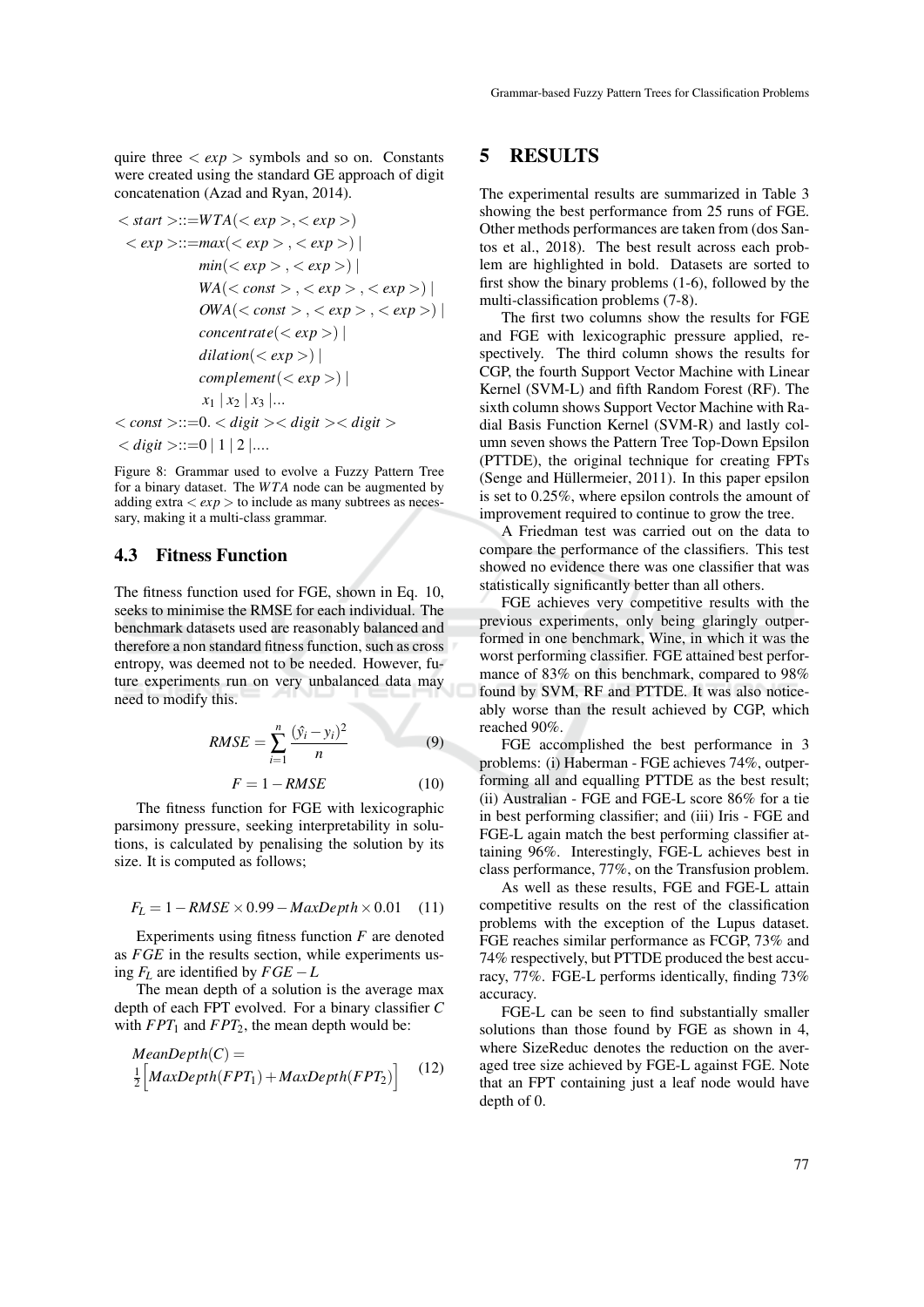Table 3: Classification performance comparison of FGE versions against previous related work results, showing the classification error on the test data for the best solution found. Bold indicates the best performance.

| Dataset       | <b>FGE</b> | FGE-L FCGP |      | SVM-L | - RF | SVM-R | <b>PTTDE</b> |
|---------------|------------|------------|------|-------|------|-------|--------------|
| Lupus         | 0.73       | 0.73       | 0.74 | 0.74  | 0.62 | 0.73  | 0.77         |
| Haber         | 0.74       | 0.72       | 0.73 | 0.72  | 0.65 | 0.71  | 0.74         |
| Law           | 0.96       | 0.94       | 0.93 | 0.99  | 0.97 | 0.96  | 0.94         |
| <b>Transf</b> | 0.76       | 0.77       | 0.76 | 0.76  | 0.70 | 0.73  | 0.77         |
| Pima          | 0.74       | 0.74       | 0.72 | 0.77  | 0.77 | 0.71  | 0.76         |
| Austr         | 0.86       | 0.86       | 0.85 | 0.86  | 0.79 | 0.85  | 0.85         |
| <b>Iris</b>   | 0.96       | 0.96       | 0.95 | 0.96  | 0.95 | 0.95  | 0.95         |
| Wine          | 0.83       | 0.83       | 0.90 | 0.98  | 0.98 | 0.98  | 0.98         |

Across all problems tested remarkably smaller trees were found by FGE-L. In particular, the Haber, Pima and Australian problems were all seen to reduce in size by over 80%. Parsimony pressure does not appear to affect the performance, however, with only a decrease in accuracy seen in two problems: Haber and Lawsuit. Strikingly, there was an increase in the performance on the Transfusion problem by 1% . The major reduction seen in the size of the final solutions found in every experiment may hint at bloat being a problem in FGE. A pressure of 1% of size was applied in these experiments but tuning the pressure applied is an avenue for future research. FGE-L was the best performing classifier on the Transfusion, Iris and Australian problems. On the problems studied there appears to be very little, or sometimes none, trade off in performance associated with evolving smaller trees. It is possibly the case that the global optimums for these problems were smaller trees, but this requires further study, on larger, more complicated benchmarks. These results do seem to strongly suggest that bloat may be an issue in FGE.

The trees found using CGP are much smaller than those found using FGE but larger than those using FGE-L. When the search is biased towards smaller sized individuals FGE-L finds smaller solutions in 7 problems. Due to these small sizes, FPTs found using FGE-L should lead to very interpretable results.

Overall the best performing method was SVM-L, achieving best performance on 5 of the the benchmark problems. SVM-L does not allow any interpretability of its solutions. FGE was best performing on 3 problems, FGE-L was best performing on 3 problems and FCGP was not best on any. FGE beat or equalled FCGP in 6/8 problems studied and FGE-L evolved the smallest trees in all but one problem, Lupus, and was able to beat FCGP in 5/8 problems.

The mean size of the final trees found by FGE, FGE-L with parsimony pressure and CGP are shown in Table 4, best results are in bold.

Table 4: Average size comparison in terms of the tree depth between fuzzy pattern trees approaches; FCGP, FGE, and FGE-L. Best results are in bold. SizeReduc is the average size reduction seen in FGE-L vs FGE.

| Dataset FCGP  |                             |      |      | FGE FGE-L SizeReduc |
|---------------|-----------------------------|------|------|---------------------|
| Lupus         | 1.65                        | 7.84 | 2.38 | 70%                 |
| Haber         | 1.85                        | 9.42 | 0.2  | 98%                 |
| Law           | 1.05                        | 5.02 | 0.98 | 79%                 |
| <b>Transf</b> | $\mathcal{D}_{\mathcal{L}}$ | 6.76 | 1.54 | 77%                 |
| Pima          | 1                           | 6.7  | 1    | 85%                 |
| Austr         | 1.5                         | 5.12 | 0.92 | 82%                 |
| <b>Iris</b>   | 1.24                        | 1.8  | 0.64 | 64%                 |
| Wine          |                             | 2.47 | 0.68 | 72%                 |

# **CONCLUSIONS**

This paper proposes a new way of inducing Fuzzy Pattern Trees using Grammatical Evolution as the learning algorithm, FGE. FPT is a viable alternative to the classic rules-based fuzzy models since their hierarchical structure allows a more compact representation and a compromise between the accuracy and the simplicity of the model. The experimental results showed that FGE has a competitive performance in the task of classification with respect to some of the best classifiers available. Crucially it also provides an interpretable model, that is, the knowledge obtained in the learning process can be extracted from the model and presented to a user in comprehensible terms.

A promising aspect of the present work is that several future lines of research can be explored. The proposed algorithms should be evaluated on other machine learning problems, such as unsupervised clustering.

One interesting possibility is to try different approaches to reduce the tree size, including regularization or encapsulation (Murphy and Ryan, 2020). Furthermore, the use of different sets of grammar for GE could be explored.

A final avenue for future research is to empirically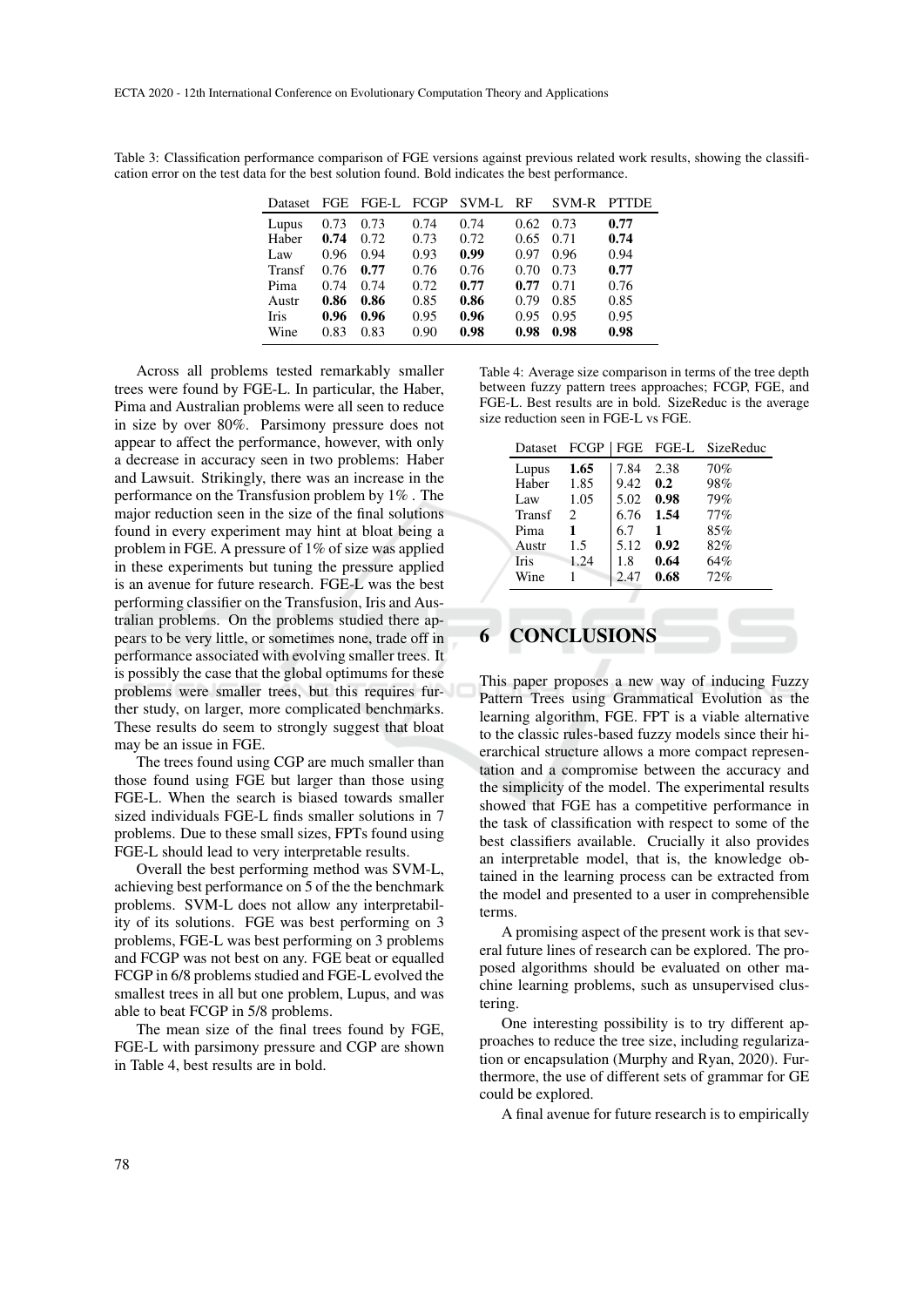examine if smaller tree size does offer more user interpretability. It is possible that another metric, such as the number of variables used or the presence of particular subtrees, may grant better interpretability and must be investigated.

# ACKNOWLEDGEMENTS

The authors thank the anonymous reviewers for their time, comments and helpful suggestions. The authors are supported by Research Grants 13/RC/2094 and 16/IA/4605 from the Science Foundation Ireland and by Lero, the Irish Software Engineering Research Centre (www.lero.ie). The third and fourth authors are partially financed by the Coordenação de Aperfeiçoamento de Pessoal de Nível Superior -Brasil (CAPES) - Finance Code 001.

## **REFERENCES**

- Adadi, A. and Berrada, M. (2018). Peeking inside the blackbox: A survey on explainable artificial intelligence (xai). *IEEE Access*, 6:52138–52160.
- Ain, Q. U., Al-Sahaf, H., Xue, B., and Zhang, M. (2018). A multi-tree genetic programming representation for melanoma detection using local and global features. In Mitrovic, T., Xue, B., and Li, X., editors, *AI 2018: Advances in Artificial Intelligence*, pages 111–123, Cham. Springer International Publishing.
- Arrieta, A. B., Díaz-Rodríguez, N., Ser, J. D., Bennetot, A., Tabik, S., Barbado, A., Garcia, S., Gil-Lopez, S., Molina, D., Benjamins, R., Chatila, R., and Herrera, F. (2020). Explainable artificial intelligence (xai): Concepts, taxonomies, opportunities and challenges toward responsible ai. *Information Fusion*, 58:82 – 115.
- Azad, R. M. A. and Ryan, C. (2014). The best things don't always come in small packages: Constant creation in grammatical evolution. In Nicolau, M., Krawiec, K., Heywood, M. I., Castelli, M., García-Sánchez, P., Merelo, J. J., Rivas Santos, V. M., and Sim, K., editors, *Genetic Programming*, pages 186–197, Berlin, Heidelberg. Springer Berlin Heidelberg.
- Carvalho, D. V., Pereira, E. M., and Cardoso, J. S. (2019). Machine Learning Interpretability: A Survey on Methods and Metrics. *Electronics*, 8(8):832.
- Cordón, O. (2011). A historical review of evolutionary learning methods for Mamdani-type fuzzy rule-based systems: Designing interpretable genetic fuzzy systems. *International journal of approximate reasoning*, 52(6):894–913. Publisher: Elsevier.
- Došilović, F. K., Brčić, M., and Hlupić, N. (2018). Explainable artificial intelligence: A survey. In *2018 41st International Convention on Information and Communication Technology, Electronics and Microelectronics (MIPRO)*, pages 0210–0215.
- dos Santos, A. R. (2014). Síntese de Árvores de Padrões *Fuzzy atraves de Programac¸ ´ ao Gen ˜ etica Cartesiana ´* . PhD thesis, Dissertação de mestrado, Universidade do Estado do Rio de Janeiro.
- dos Santos, A. R. and do Amaral, J. L. M. (2015). Synthesis of Fuzzy Pattern Trees by Cartesian Genetic Programming. *Mathware & soft computing*, 22(1):52–56.
- dos Santos, A. R., do Amaral, J. L. M., Soares, C. A. R., and de Barros, A. V. (2018). Multi-objective fuzzy pattern trees. In *2018 IEEE International Conference on Fuzzy Systems (FUZZ-IEEE)*, pages 1–6.
- Dua, D. and Graff, C. (2017). UCI machine learning repository.
- Espejo, P. G., Ventura, S., and Herrera, F. (2009). A survey on the application of genetic programming to classification. *IEEE Transactions on Systems, Man, and Cybernetics, Part C (Applications and Reviews)*, 40(2):121–144.
- Fitzgerald, J. and Ryan, C. (2012). Exploring boundaries: optimising individual class boundaries for binary classification problem. In *Proceedings of the 14th annual conference on Genetic and evolutionary computation*, pages 743–750.
- Goldman, B. W. and Punch, W. F. (2014). Analysis of cartesian genetic programming's evolutionary mechanisms. *IEEE Transactions on Evolutionary Computation*, 19(3):359–373. Publisher: IEEE.
- He, K., Zhang, X., Ren, S., and Sun, J. (2015). Delving Deep into Rectifiers: Surpassing Human-Level Performance on ImageNet Classification. *arXiv:1502.01852 [cs]*. arXiv: 1502.01852.
- Herrera, F. (2008). Genetic fuzzy systems: taxonomy, current research trends and prospects. *Evolutionary Intelligence*, 1(1):27–46. Publisher: Springer.
- Hüllermeier, E. (2005). Fuzzy methods in machine learning and data mining: Status and prospects. *Fuzzy Sets and Systems*, 156(3):387–406.
- Huang, Z., Gedeon, T. D., and Nikravesh, M. (2008). Pattern trees induction: A new machine learning method. *Trans. Fuz Sys.*, 16(4):958–970.
- Karim, M. R. and Ryan, C. (2011a). Degeneracy reduction or duplicate elimination? an analysis on the performance of attributed grammatical evolution with lookahead to solve the multiple knapsack problem. In *Nature Inspired Cooperative Strategies for Optimization, NICSO 2011, Cluj-Napoca, Romania, October 20-22, 2011*, pages 247–266.
- Karim, M. R. and Ryan, C. (2011b). A new approach to solving 0-1 multiconstraint knapsack problems using attribute grammar with lookahead. In *Genetic Programming - 14th European Conference, EuroGP 2011, Torino, Italy, April 27-29, 2011. Proceedings*, pages 250–261.
- Karim, M. R. and Ryan, C. (2014). On improving grammatical evolution performance in symbolic regression with attribute grammar. In *Genetic and Evolutionary Computation Conference, GECCO '14, Vancouver, BC, Canada, July 12-16, 2014, Companion Material Proceedings*, pages 139–140.